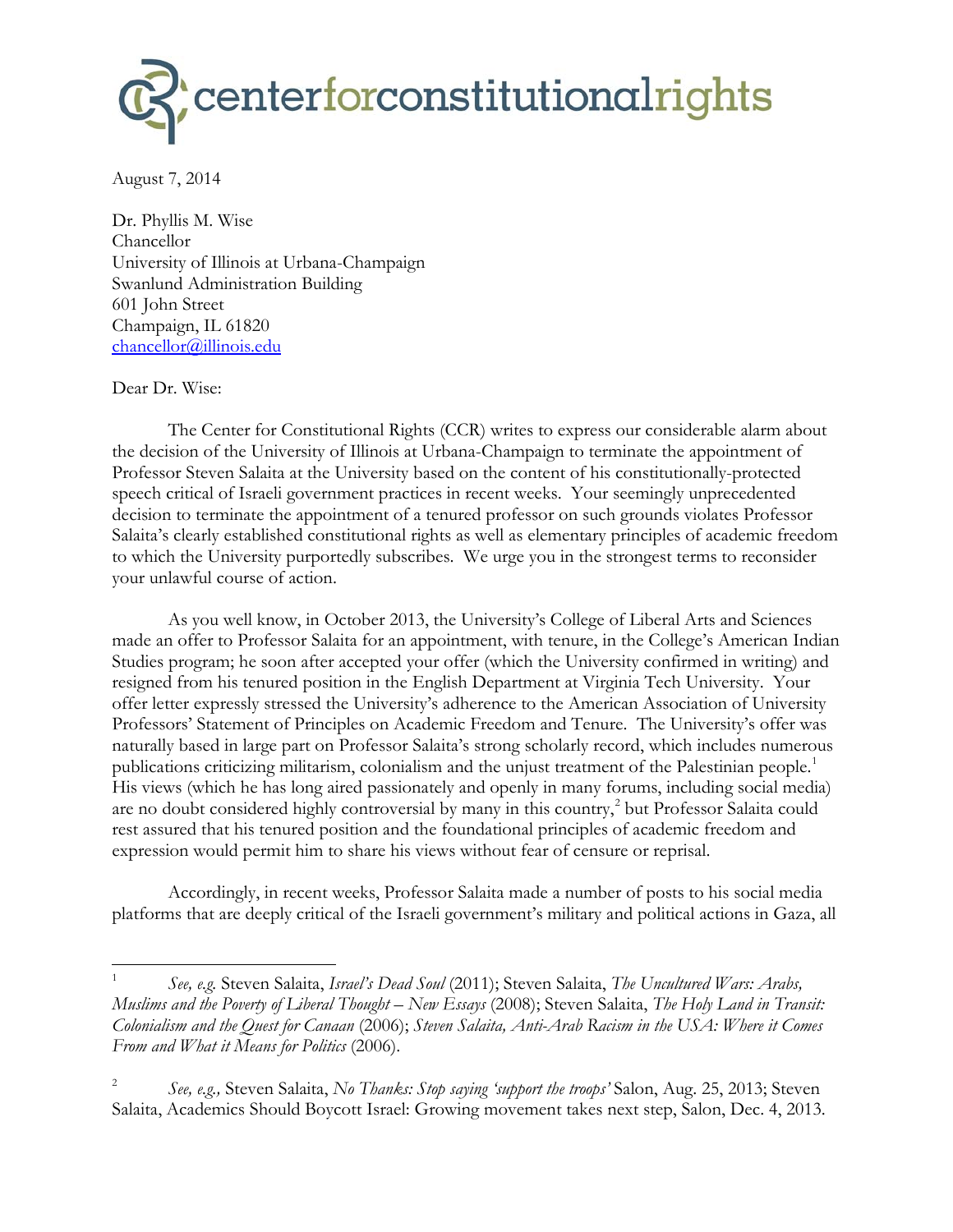in a context of a heated global conversation in reaction to the Israeli military's attacks on Gaza that exacted a heavy civilian toll. Given what Professor Salaita perceived to be atrocities committed by the Israeli government – in the context of a broader political framework of unjust occupation – his posts were, like so many thousands of others, hard-hitting, acerbic and for some audiences that disagreed, upsetting. Unlike traditional academic discourse, of course, quick, sharp and terse comment is in the very nature of the dynamic, competitive world of social media. And, for First Amendment purposes, it is plain that one cannot separate the content of speech from the manner in which it is expressed. *See Cohen v. California*, 403 U.S. 15 (1971) (First Amendment protects "Fuck the draft" emblem in public courthouse).

Nevertheless, despite Professor Salaita's obvious reliance on the terms of the University's appointment – by resigning from his tenured position at Virginia Tech, renting his Virginia home and preparing his entire family to move – you summarily terminated his appointment to a tenured position, without notice or any opportunity to be heard or to object. Your August 1, 2014 letter references your Office's failure to seek or obtain final authorization from the Board of Trustees as the reason for the termination of Professor Salaita; yet, leaving aside the procedural irregularities in your rationale,<sup>3</sup> at bottom the University's decision to terminate his position is transparently due to the University's objection – or the objection of others pressuring the University – to the *substance* of his political expressions on an issue that is controversial and surfaces deeply held, passionate and sometimes harsh expressions of opinion.<sup>4</sup> Rosenberger v. Rector & Visitors of Univ. of Virginia, 515 U.S. 819, 828 (1995) ("It is axiomatic that the government may not regulate speech based on its substantive content or the message it conveys.").

An attempt by university officials to repress or penalize speech on a matter of public concern such as Israel/Palestine because of disagreement with its message is impermissible "viewpoint discrimination," a serious First Amendment violation. *R.A.V. v. City of St. Paul*, 505 U.S. 377 (1992). As the Supreme Court has long stressed, "If there is a bedrock principle underlying the First Amendment, it is that the government may not prohibit the expression of an idea simply because society finds the idea itself offensive or disagreeable." *Texas v. Johnson*, 491 U.S. 397, 414 (1989). Likewise, it is no defense to your attempted viewpoint censorship to assert that the *manner* in which Professor Salaita expressed his views was uncivil or harsh or that the substance or style of his communication would offend his audience. The Supreme Court has never accepted a desire to shelter offended listeners from harsh messages, recognizing that powerful and provocative speech is often necessarily "vehement, caustic and sometimes unpleasant." *New York Times v. Sullivan*, 376 U.S. 254, 270 (1964). This recognition embodies "a profound national commitment to the principle

http://jewishvoiceny.com/index.php?option=com content&view=article&id=8125:wiesenthalcenter-calls-ui-

<sup>-&</sup>lt;br>3 Although Professor Salaita's appointment was effective August 16<sup>th</sup>, your termination letter stated that his appointment would not be recommended for submission to the Board in September, after his start date.

<sup>4</sup> We are aware that numerous advocates pressured the University to punish Mr. Salaita for his views. For example, the Simon Weisenthal Center wrote to the University advocating for his termination because of his political expression. *See*

profes;%20see%20also%20Tucker%20Carlson,%20http://dailycaller.com/2014/07/21/universityof-illinois-professor-blames-jews-for-anti-semitism/.